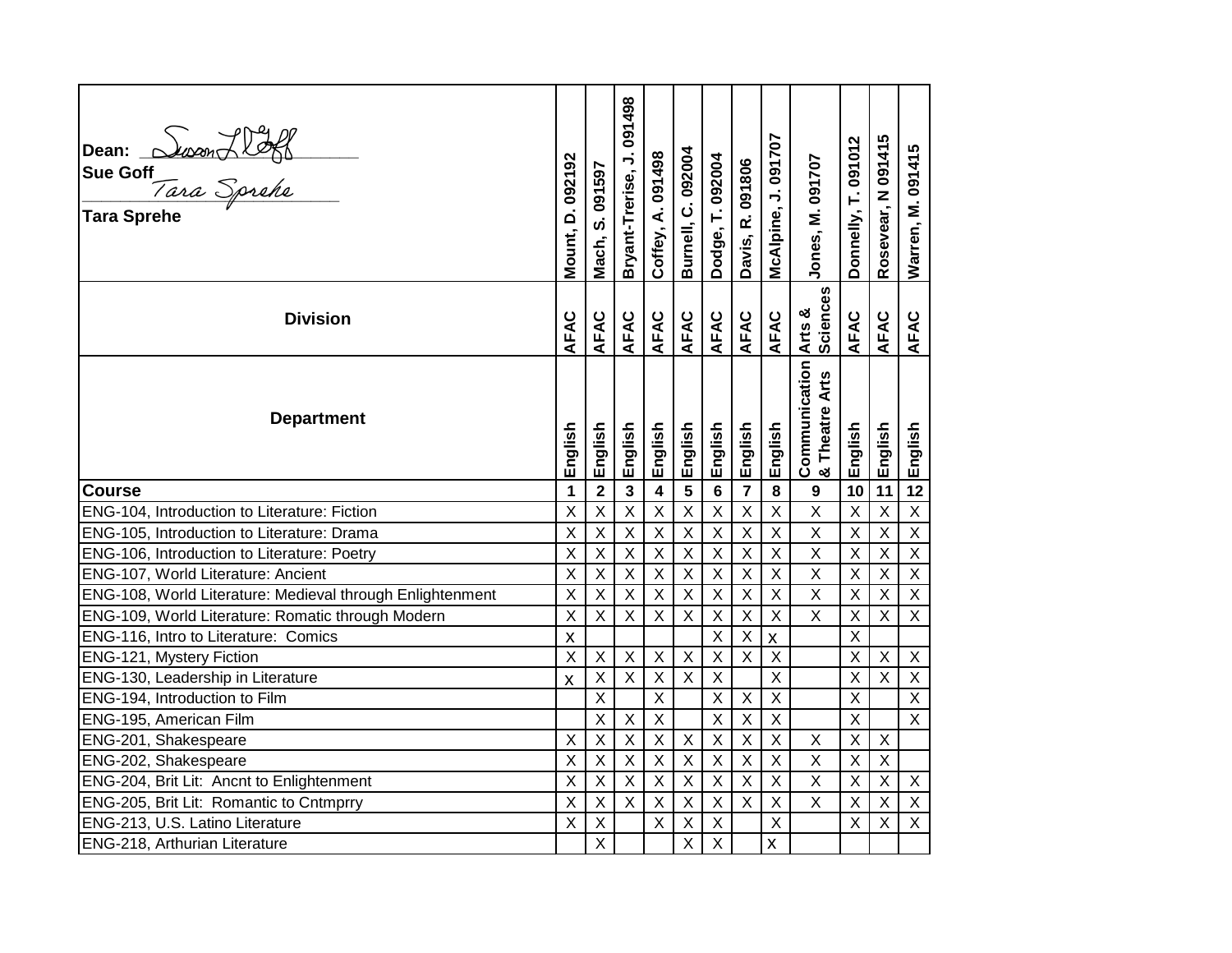| <b>ENG-225, Creative Nonfiction Literature</b>                | X                       | X                         | X                       | X                         | $\sf X$                 | Χ                       | $\sf X$                   | X                         | $\mathsf X$               | $\sf X$                   | X                         | X                         |
|---------------------------------------------------------------|-------------------------|---------------------------|-------------------------|---------------------------|-------------------------|-------------------------|---------------------------|---------------------------|---------------------------|---------------------------|---------------------------|---------------------------|
| ENG-226, Popular Literature                                   |                         | $\sf X$                   | $\sf X$                 | $\mathsf X$               | $\sf X$                 | X                       | $\sf X$                   | $\mathsf X$               |                           | $\sf X$                   | $\boldsymbol{\mathsf{X}}$ | $\sf X$                   |
| ENG-230, Documentary Film                                     |                         | $\sf X$                   |                         |                           |                         | X                       |                           | $\pmb{\mathsf{X}}$        |                           |                           |                           | X                         |
| ENG-240, Native American Mythology                            |                         |                           | $\sf X$                 |                           | $\sf X$                 | X                       |                           | $\sf X$                   |                           |                           |                           |                           |
| ENG-241, Norse Mythology                                      |                         |                           | $\sf X$                 |                           | $\sf X$                 | X                       |                           | $\sf X$                   |                           |                           |                           |                           |
| ENG-250, Greek Mythology                                      |                         | $\sf X$                   | $\sf X$                 | $\mathsf X$               | $\sf X$                 | $\overline{X}$          |                           | $\overline{X}$            |                           |                           |                           |                           |
| ENG-251, Celtic Mythology                                     |                         | $\overline{\mathsf{X}}$   | $\sf X$                 | $\mathsf X$               | $\overline{X}$          | $\overline{\mathsf{X}}$ |                           | $\overline{X}$            |                           |                           |                           |                           |
| ENG-252, Hindu Mythology                                      |                         | $\sf X$                   | $\sf X$                 | $\mathsf X$               | $\sf X$                 | X                       | $\sf X$                   | $\mathsf X$               |                           |                           |                           |                           |
| ENG-253, American Literature, Part 1                          | $\sf X$                 | X                         | $\mathsf X$             | $\mathsf X$               | $\sf X$                 | X                       | $\sf X$                   | $\mathsf X$               | $\boldsymbol{\mathsf{X}}$ | X                         | $\boldsymbol{\mathsf{X}}$ | X                         |
| ENG-254, American Literature, Part 2                          | X                       | X                         | $\pmb{\times}$          | X                         | X                       | X                       | $\sf X$                   | $\boldsymbol{\mathsf{X}}$ | $\mathsf{X}$              | X                         | X                         | X                         |
| ENG-255, American Literature                                  | X                       | X                         | $\times$                | X                         | $\sf X$                 | X                       | X                         | $\boldsymbol{\mathsf{X}}$ | $\boldsymbol{\mathsf{X}}$ | X                         | $\times$                  | $\mathsf X$               |
| ENG-260, Introduction to Women Writers                        | $\mathsf{\overline{X}}$ | X                         | X                       | X                         | $\sf X$                 | X                       | $\sf X$                   | $\pmb{\mathsf{X}}$        |                           | $\sf X$                   | $\mathsf X$               | $\mathsf X$               |
| ENG-261, Literature of Science Fiction                        |                         | X                         | X                       |                           | X                       | X                       | X                         | $\boldsymbol{\mathsf{X}}$ |                           | X                         | $\pmb{\times}$            | $\pmb{\times}$            |
| ENG-266, Literature of War                                    | X                       | X                         | X                       | X                         | X                       | X                       | $\pmb{\mathsf{X}}$        | X                         |                           | X                         | $\pmb{\times}$            | X                         |
| ENG-270, Introduction to Literary Criticism                   | X                       | X                         |                         | X                         | X                       | X                       | X                         | $\boldsymbol{\mathsf{X}}$ |                           | $\sf X$                   | X                         | X                         |
| ENG-271 World Lit: Ancient thru Classic                       |                         | X                         | $\mathsf{x}$            | $\pmb{\mathsf{X}}$        | X                       |                         |                           | X                         |                           | X                         | X                         | $\pmb{\mathsf{X}}$        |
| ENG-272 World Lit: Early Mid Thru 18th                        |                         | X                         | $\pmb{\mathsf{X}}$      | $\pmb{\mathsf{X}}$        | $\pmb{\mathsf{X}}$      |                         |                           | $\pmb{\mathsf{X}}$        |                           | $\pmb{\mathsf{X}}$        | $\pmb{\mathsf{X}}$        | $\pmb{\mathsf{X}}$        |
| ENG-273 19th Thru 21st                                        |                         | X                         | $\mathsf{\overline{X}}$ | $\mathsf{\overline{X}}$   | $\overline{\mathsf{x}}$ |                         |                           | $\overline{\mathsf{x}}$   |                           | $\mathsf{\overline{X}}$   | $\mathsf{\overline{X}}$   | $\overline{\mathsf{x}}$   |
| ENG-280, English/CWE                                          |                         | X                         |                         | X                         | X                       | X                       | X                         | $\pmb{\mathsf{X}}$        | X                         | $\sf X$                   | $\boldsymbol{\mathsf{X}}$ | X                         |
| ENG-295, Revolutionary Film                                   |                         | $\boldsymbol{\mathsf{X}}$ |                         | $\overline{\mathsf{x}}$   |                         | X                       | $\boldsymbol{\mathsf{X}}$ | $\boldsymbol{\mathsf{X}}$ |                           | $\boldsymbol{\mathsf{X}}$ |                           | $\mathsf X$               |
| ENG-296 Adaptation: Lit Into Film                             |                         | $\pmb{\mathsf{X}}$        |                         | $\boldsymbol{\mathsf{X}}$ |                         |                         | $\mathsf{x}$              | X                         |                           |                           |                           | $\mathsf{x}$              |
| ENG-297, A.S. Degree Portfolio                                | X                       | X                         |                         | X                         | $\times$                |                         |                           | $\pmb{\mathsf{X}}$        |                           |                           | $\pmb{\times}$            | $\boldsymbol{\mathsf{X}}$ |
| J-134, Photojournalism                                        |                         |                           |                         |                           |                         |                         |                           |                           | $\pmb{\times}$            |                           |                           |                           |
| J-211, Mass Media & Society                                   |                         |                           |                         |                           |                         |                         |                           |                           | $\mathsf X$               |                           |                           |                           |
| J-215, College Newspaper: Writing & Photography               |                         |                           |                         |                           |                         |                         |                           |                           | $\mathsf X$               |                           |                           |                           |
| J-216, Writing for Media                                      |                         |                           |                         |                           |                         |                         |                           |                           | $\sf X$                   |                           |                           |                           |
| J-220, Pod, Broad and Social - Journalism Across Platforms    |                         |                           |                         |                           |                         |                         |                           |                           | $\mathsf X$               |                           |                           |                           |
| J-221, Pod, Broad and Social - Interm Jour Across Platforms   |                         |                           |                         |                           |                         |                         |                           |                           | X                         |                           |                           |                           |
| J-225, Intermediate College Newspaper: Writing & Photography  |                         |                           |                         |                           |                         |                         |                           |                           |                           |                           |                           |                           |
| J-226, Introduction to College Newspaper: Design & Production |                         |                           |                         |                           |                         |                         |                           |                           | X                         |                           |                           |                           |
| J-227, Intermediate College Newspaper: Design & Production    |                         |                           |                         |                           |                         |                         |                           |                           |                           |                           |                           |                           |
| J-228, Advanced College Newspaper: Design & Production        |                         |                           |                         |                           |                         |                         |                           |                           |                           |                           |                           |                           |
| J-235, Advanced College Newspaper: Writing & Photography      |                         |                           |                         |                           |                         |                         |                           |                           |                           |                           |                           |                           |
| J-280, Journalism/CWE                                         |                         |                           |                         |                           |                         |                         |                           |                           | $\boldsymbol{\mathsf{X}}$ |                           |                           |                           |
| J-280A, Public Relations/CWE                                  |                         |                           |                         |                           |                         |                         |                           |                           | $\overline{\mathsf{x}}$   |                           |                           |                           |
| WR-101, Communication Skills: Occupational Writing            | $\sf X$                 | X                         | $\sf X$                 | X                         | $\sf X$                 | X                       | $\sf X$                   | $\mathsf X$               | $\sf X$                   | $\sf X$                   | $\sf X$                   | X                         |
| WR-121, English Composition                                   |                         |                           | $\sf X$                 | X                         | $\sf X$                 | X                       | $\sf X$                   | $\pmb{\times}$            | $\overline{\mathsf{x}}$   | $\sf X$                   | $\boldsymbol{\mathsf{X}}$ | X                         |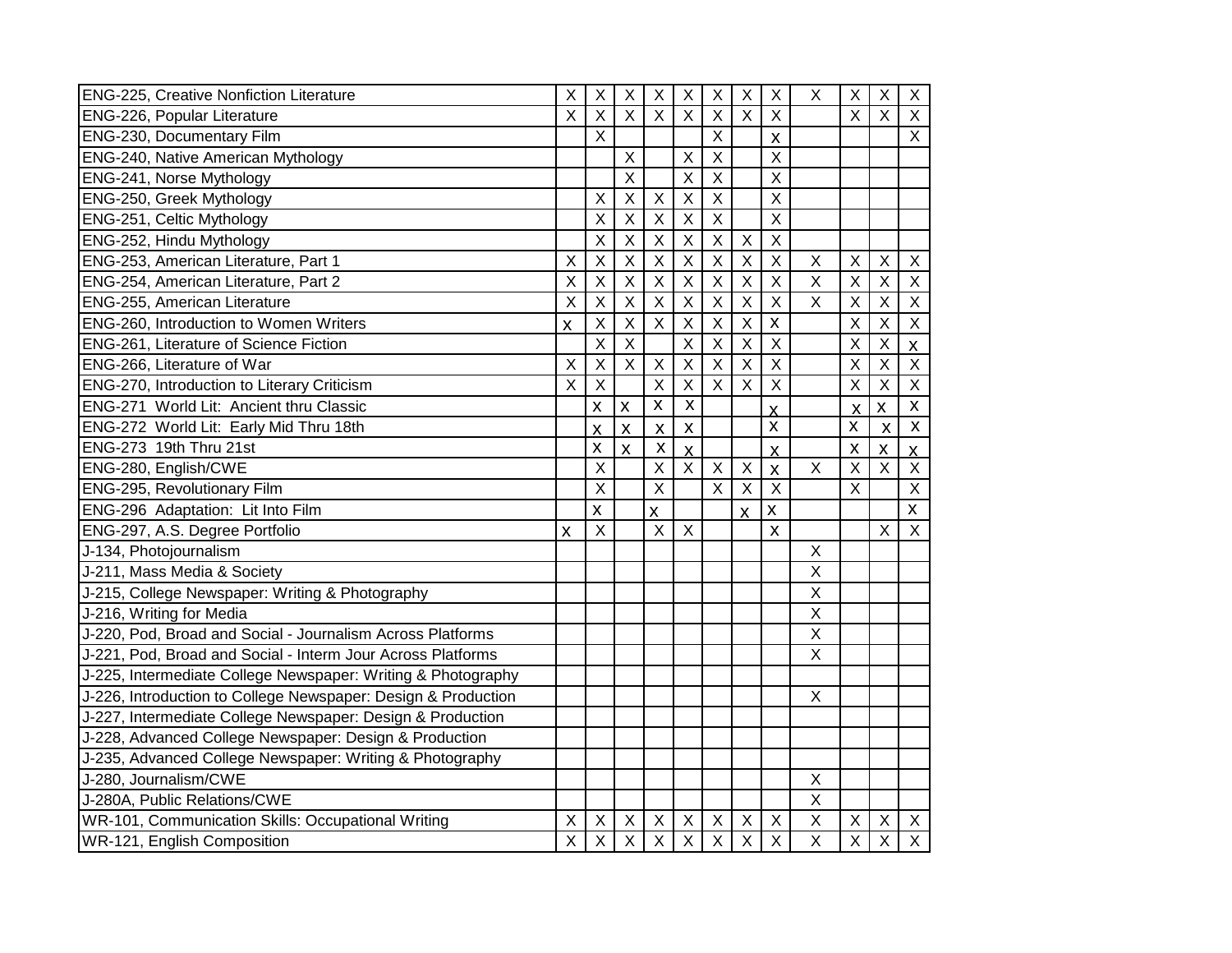| WR-122, English Composition                       | X | X | X | Х | Χ | Χ | X           | X           | X | Χ | X | X |
|---------------------------------------------------|---|---|---|---|---|---|-------------|-------------|---|---|---|---|
| WR-127, Scholarship Essay Writing                 |   | X | X | Χ | X | X | X           | X           | X | X | X | X |
| WR-128 Intro APA Style/Documentation              |   |   |   | X |   |   |             | X           |   |   | X | X |
| WR-140, Introduction to Writing Creatively        |   | X |   | X |   | X | X           | X           | X | X | X | X |
| WR-148, Self Publishing: Design & Layout          |   |   |   |   |   | Χ |             |             |   |   |   | X |
| WR-149, Intro to Blogging                         | Χ | X |   |   |   | X |             |             |   |   |   |   |
| WR-222, English Composition                       |   | Χ | X | X | X | X | X           | X           | X | X | X | X |
| WR-227, Technical Report Writing                  |   | X | X | X | X | X | X           | X           | X | X | X | X |
| WR-240, Creative Writing: Nonfiction              |   | Χ | X | X | X | X | X           | X           | X | X | X | X |
| WR-241, Creative Writing: Fiction                 |   |   |   |   |   | X | Χ           | X           |   | X | X |   |
| WR-242, Creative Writing: Poetry                  |   | X |   | X |   | X | X           | X           |   | X |   |   |
| WR-243, Creative Writing: Playwriting             |   | X |   |   |   | X |             | X           |   | X |   |   |
| WR-244, Advanced Fiction Writing                  |   |   |   |   |   | X | X           |             |   |   | X |   |
| WR-245, Advanced Poetry Writing                   |   |   |   | X |   | х | X           |             |   |   |   |   |
| WR-246, Editing & Publishing                      |   |   |   |   |   | X | X           |             |   |   |   | X |
| WR-247, Advanced Playwriting                      |   | X |   |   |   |   |             |             |   |   |   |   |
| WR-248, Bookmaking: Design & Layout               |   |   |   |   |   |   |             |             |   |   |   | X |
| WR-250, Book Promotion                            |   |   |   |   |   |   |             |             |   |   |   | X |
| WR-262, Introduction to Screenwriting             |   | X |   |   |   | X |             |             | X | X |   | X |
| WR-263, Advanced Screenwriting                    |   | Χ |   |   |   | X |             |             |   |   |   | X |
| WR-265, Digital Storytelling                      |   | X |   | X |   | X |             |             |   |   |   | X |
| WR-268, Nature Writing                            |   | X |   | Х |   | Χ | $\mathsf X$ | X           |   |   | X |   |
| WR-270, Food Writing                              |   | X |   | Χ |   | X | X           | $\mathsf X$ |   | X | X |   |
| WRD-090, Introductory College Reading & Writing I | X | X | X | X | X | X | X           | X           |   | X | X | X |
| WRD-098, Introductory College Reading & Writing 2 |   | X | X | Χ | X | X | X           | X           |   | X | X | X |